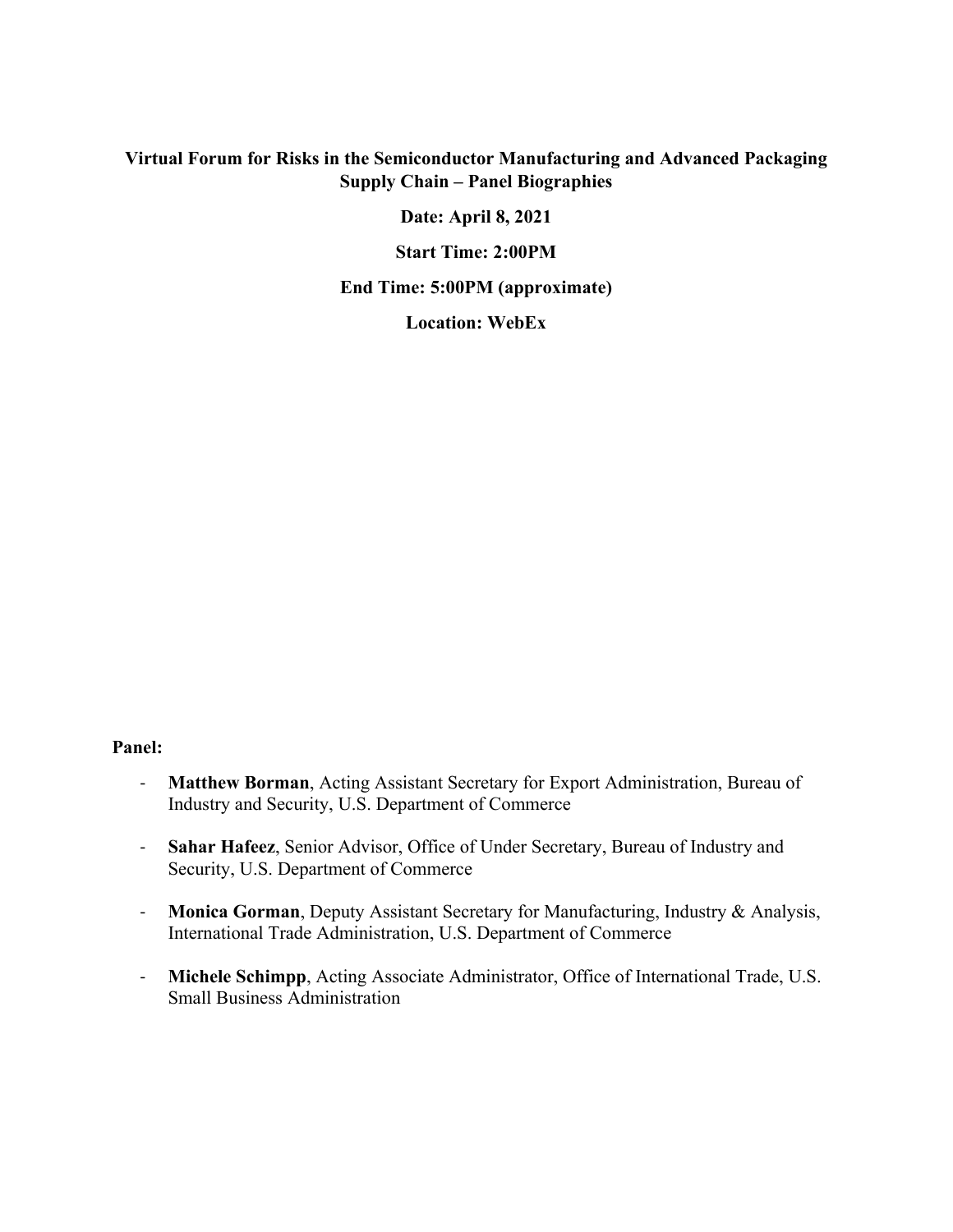# **Matthew S. Borman**

### ACTING ASSISTANT SECRETARY FOR EXPORT ADMINISTRATION BUREAU OF INDUSTRY AND SECURITY U.S. DEPARTMENT OF COMMERCE

Mr. Borman currently serves as the Acting Assistant Secretary of Commerce for Export Administration. In this position, Mr. Borman is responsible for implementing the Bureau of Industry and Security's (BIS) controls on the export of dual-use and military items for national security, foreign policy, nonproliferation, and short supply reasons.

In addition, he oversees BIS's programs to ensure that industrial resources are available to meet national and economic security requirements, BIS's implementation of the Chemical Weapons Convention, and BIS's implementation of the Additional Protocol to the US-IAEA Agreement.

Prior to his appointment as Deputy Assistant Secretary, Mr. Borman served as Acting Chief of the Enforcement and Litigation Division of the Office of Chief Counsel for Export Administration. As division chief, he was responsible for providing legal advice to the Export Enforcement unit of BIS, including the adjudication of administrative enforcement actions. Mr. Borman entered the Commerce Department in 1992 as an attorney in the Office of Chief Counsel for Export Administration.

As an attorney in that office, Mr. Borman was responsible for a variety of matters, including attempts to revise the Export Administration Act, Congressional, General Accounting Office and Office of Inspector General investigations and studies, Freedom of Information Act requests, and export control cooperation with other countries.

Mr. Borman received his B.A. in History from Northwestern University, his M.A. from Northeastern University, and his J.D. from New York University School of Law.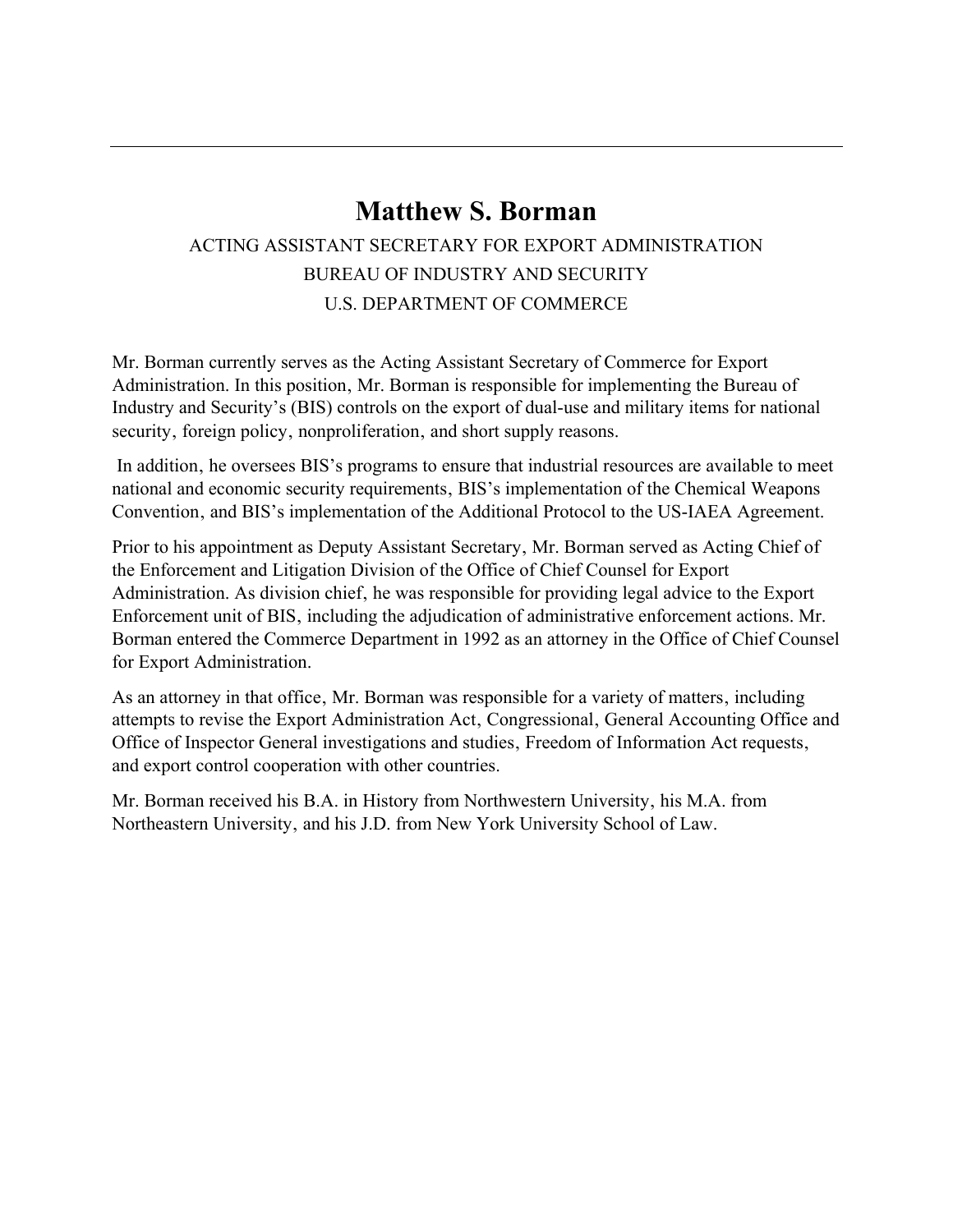### **Sahar Hafeez**

SENIOR ADVISOR OFFICE OF THE UNDER SECRETARY FOR INDUSTRY AND SECURITY U.S. DEPARTMENT OF COMMERCE

Sahar is a Senior Advisor at the Office of Under Secretary at the Department of Commerce, Bureau of Industry and Security (BIS). Prior to joining BIS, Sahar practiced international trade and sanctions law at Pillsbury Winthrop Shaw Pittman LLP where she advised companies across multiple industries, including in the nuclear energy, technology, and manufacturing industries, on international trade matters, including trade remedy laws, import/export regulations, customs laws, trade negotiations and OFAC sanctions. In addition, Sahar has assisted non-governmental organizations prepare petitions requesting the U.S. Government to sanction individuals under the Global Magnitsky Human Rights Accountability Act, conducted analysis of damages awarded in federal cases involving human trafficking claims, and drafted American Bar Association recommendations regarding U.S. policy responses to the Rohingya refugee crisis. After graduating from law school, Sahar was a post-graduate fellow at USTR, Office of General Counsel, where she worked on World Trade Organization dispute settlement and intellectual property policy matters. Sahar was named a Super Lawyers Rising Star in 2017, 2018, and 2019. She has served on the Board of Directors of Foreign Policy for America, as vice chair of the International Trade Committee of the American Bar Association, on the Associate Council of the Human Trafficking Legal Center, and as a member of the Atlantic Council Nuclear Energy and National Security Coalition and the International Committee of the University Club of Washington, DC.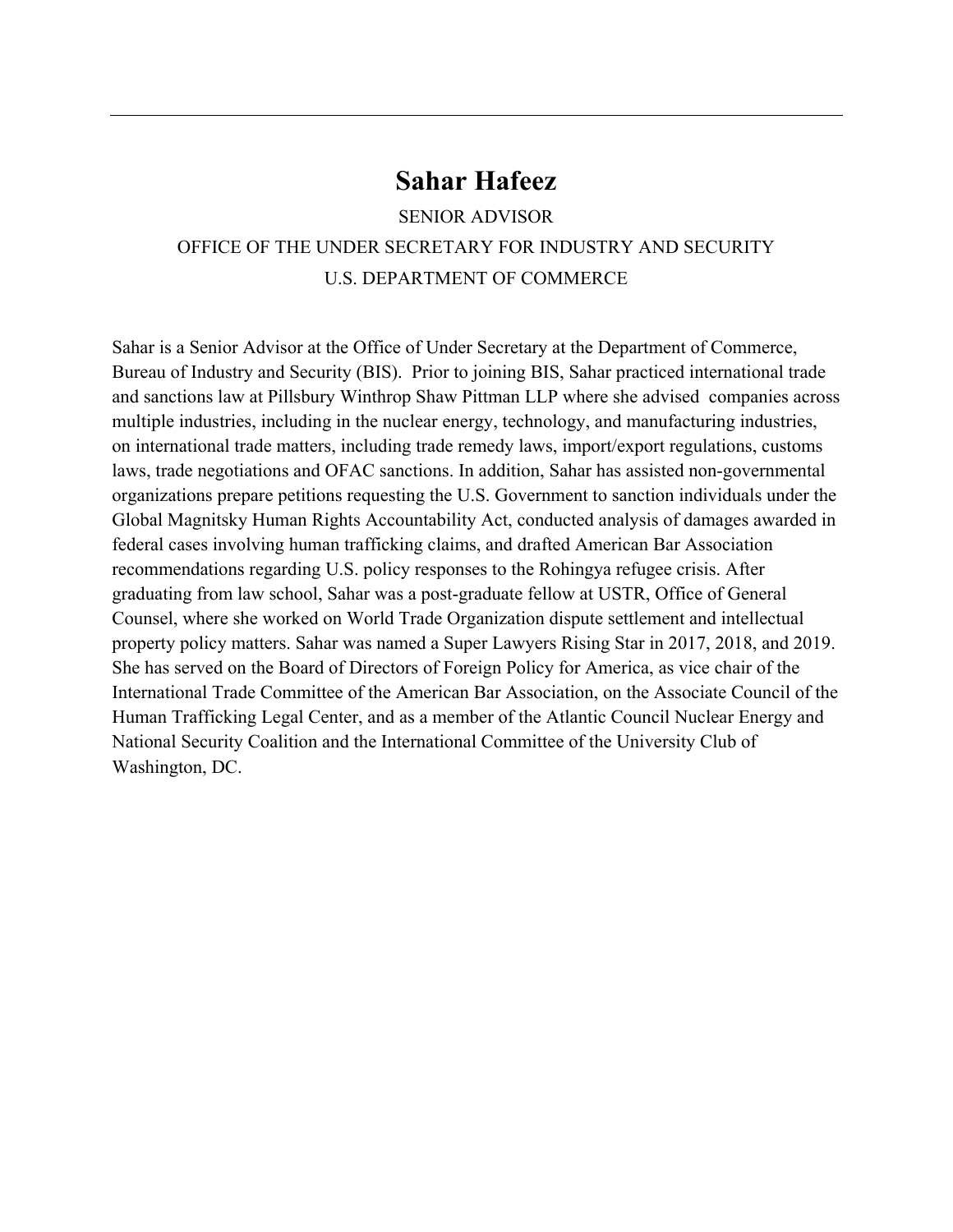# **Michele Schimpp**

## DEPUTY ASSOCIATE ADMINISTRATOR OFFICE OF INTERNATIONAL TRADE U.S. SMALL BUSINESS ADMINISTRATION

Michele Schimpp is the Deputy Associate Administrator for the Office of International Trade and has over 20 years of experience managing U.S. government organizations and start-up operations related to global job creation, competitiveness and economic growth. She has worked with the U.S. Agency for International Development (USAID), the U.S. State Department, and the U.S. House of Representatives, leading programs and partnerships with the private sector, foundations, universities, federal and state agencies, as well as foreign legislatures and governments.

Michele served on the senior leadership team that established the U.S. Global Development Lab, a new entity within USAID to apply science, technology, innovation and partnerships to help hundreds of millions of people lift themselves out of extreme poverty. As the Director for Mission Engagement and Operations, she was responsible for the Lab's engagement of more than 80 country missions overseas, as well as human resources and budget operations.

Prior to the Lab's establishment, Michele Schimpp served as Chief Operating Officer of USAID's Office of Science and Technology, a predecessor organization to the Lab. For several years before, Michele served on the senior leadership team that established USAID's Office of Afghanistan and Pakistan Affairs, serving as Deputy Assistant to the Administrator during a period when USAID contributed to the civilian surge through increased staff and programs. She represented USAID's work in Afghanistan and Pakistan before government agencies, Congress, international donors, the U.N., interest groups, research and academia. Over the previous four years, Michele held senior management positions with USAID and the State Department, leading groups of experts on economic growth, infrastructure, energy, humanitarian assistance, agriculture, health, education, democracy and governance. She supported missions in Asia and the Middle East and developed public-private partnerships to respond to the Sichuan earthquake and to support women's leadership in Muslim countries.

A Foreign Service Officer for ten years, Michele served in Haiti from 1995-1999. She has a M.A. in Latin American Studies from the University of California at Berkeley and a B.A. in

ten years, Mata was promoted to various positions including Budget Branch Chief, Financial Analysis and Integrity Division Chief and Director of Financial Operations for DLA Strategic Materials. Mata is currently working on attaining his MBA with a focus in Global Supply Chain Management from DeVry University.